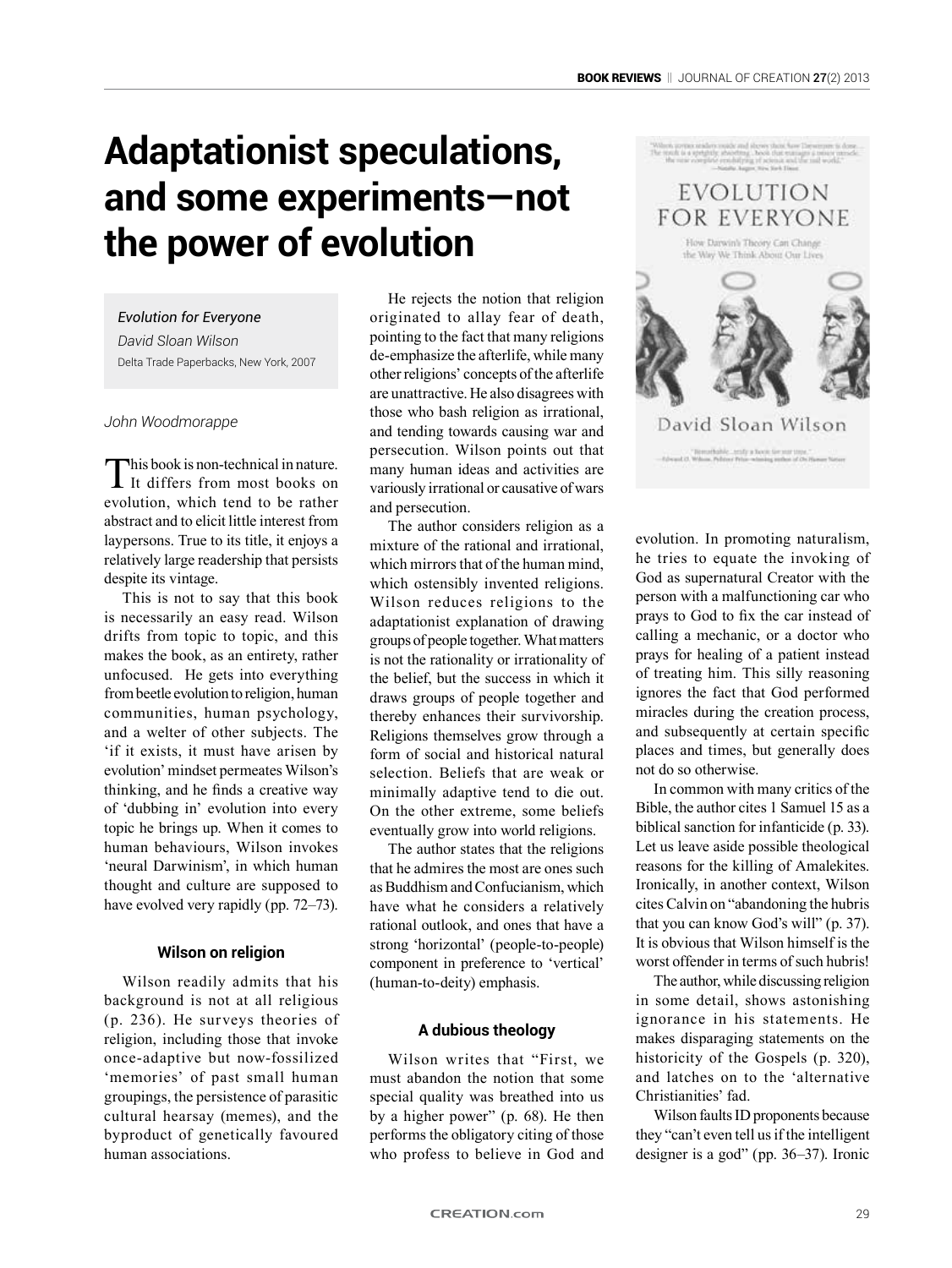to this, evolutionists usually attack ID for the *exact opposite* reason: ID (incorrectly) presupposes the existence of God, and is therefore 'disguised religion' and 'repackaged creationism'.

#### **Some whoppers**

Notwithstanding the fact that Wilson wrote his book for the layperson, or perhaps all the worse because of that, much of his writing frankly reeks of superficiality. He makes a jibe about his "aching back and wobbly knees" warranting him to "demand a recall" from a god or intelligent agent (p. 3).

Moreover, Wilson makes some truly amazing statements. He states that, in the past, "religious tracts claimed that Negroes didn't have souls" (p. 13). Perhaps such attitudes existed even among some of the religious, but the whole history of Christianity had overwhelmingly been the exact opposite. It had been characterized by missionary work among non-Christians of ALL races. This, of course, implied belief that all humans have souls, and are capable of spiritual and moral literacy. He also claims that Darwin opposed slavery (p. 11), which, even if true, does not conceal Darwin's fundamental racism.

Some of Wilson's statements are particularly amazing. For instance, he attributes to the Hebrews the belief that light was created before the sun because the Hebrews did not realize that light comes from the sun (p. 262)! Over the years, I have read numerous infidel attacks on the Bible, and have never heard *that* one before. How can anyone, no matter how 'backwards', possibly experience the day–night cycle, especially in the absence of electric lighting, and not make the obvious connection between the sun and light?

#### **Just-so stories in perspective**

Wilson notes that adaptationist explanations are often rejected as just-so stories. Moreover, even some evolutionists, such as the late Stephen

Jay Gould, had this attitude (p. 59). Wilson admits a large degree of just-so storytelling as he comments, "These ideas about dance, music, and the visual arts are admittedly speculative" (p. 188). He then defends just-so storytelling by the fact that it leads to thinking, and to untested hypotheses that may become tested. In addition, he stresses the fact that adaptations can be tested, and, as elaborated in the next chapter, does so in relation to his expertise on infanticide in beetles (figure 1).

## **Infanticide legitimized—why certain beetles kill their young**

Wilson describes his experiments on the beetle *Nicrophorus*. This beetle finds, and then buries, small carcasses, such as those of mice and baby birds. He found that the female lays the same number of eggs regardless of the availability of carrion, and that offspring grow to the same size regardless of this availability. However, the number of new adults ends up being proportional to the amount of carrion available. Wilson found that the mothers kill enough of their young until the number of young feeders matches the carrion available.

Perhaps this described experiment is the only substantive portion of this book. He cites his successful experiment as proof that 'just so' adaptationist explanations need not be, especially if they can be tested and then verified experimentally. Even if so, the results of his experiment raise more questions than answers. Why did the evolutionary process produce a system that wastes one's resources in having offspring that one must later kill? Why did natural selection not favour, instead, a timed burst of offspring only during episodes of plentiful resources (as in the extreme case, for example, of certain desert plants)? Why did not natural selection allow for the offspring to grow more much slowly in order to 'wait out' the shortage of food? Finally, why not evolve more efficient systems for procuring food (which, furthermore, is not needed in large amounts to sustain an insect), instead of remaining so vulnerable to carriondependent food shortages?

In addition, the non-explanatory power of even an experimentally verified adaptationist explanation for infanticide among beetles becomes obvious when considering even insects as a whole. Food shortages, of one kind or another, are very common in nature, yet most insects do not kill their young as a defense against food shortage, yet survive and proliferate just the same.

Ideas have consequences, and evolution was once used to justify things such as war and racism. Nowadays, evolution is used to legitimize anthropological universalism, because that is what is popular in intellectual circles. Wilson defends infanticide, in the broad-based sense, as having positive adaptive value (e.g. p. 19). What is to prevent evolution from legitimizing infanticide, if that is what the trendsetters want? [We already have a form of sanctioned infanticide in the form of abortion rights, albeit framed in terms of 'reproductive rights'.]

#### **Does an experimentally verified adaptation imply its own cause?**

Let us expand the foregoing. Adaptationist explanations, even if supported by experiment, do not necessarily tell us why they evolved, even if one already accepts evolution as fact. Consider, as an example, the origin of bird flight. One could design an experiment that would verify the intuitively obvious supposition that a better flier has an improved chance of escaping a predator, and/or avoiding becoming prey, than a slower flier. On the other hand, consider the possibility that feathers first evolved as a means of making the bird seem larger and therefore more ferocious, and only secondarily evolved (that is, became exapted for flight? Finally, what if feathered birds emerged from sexual selection—the tendency of females to prefer mates that are better endowed with feathers, and later the ability to flirt by flying to and away?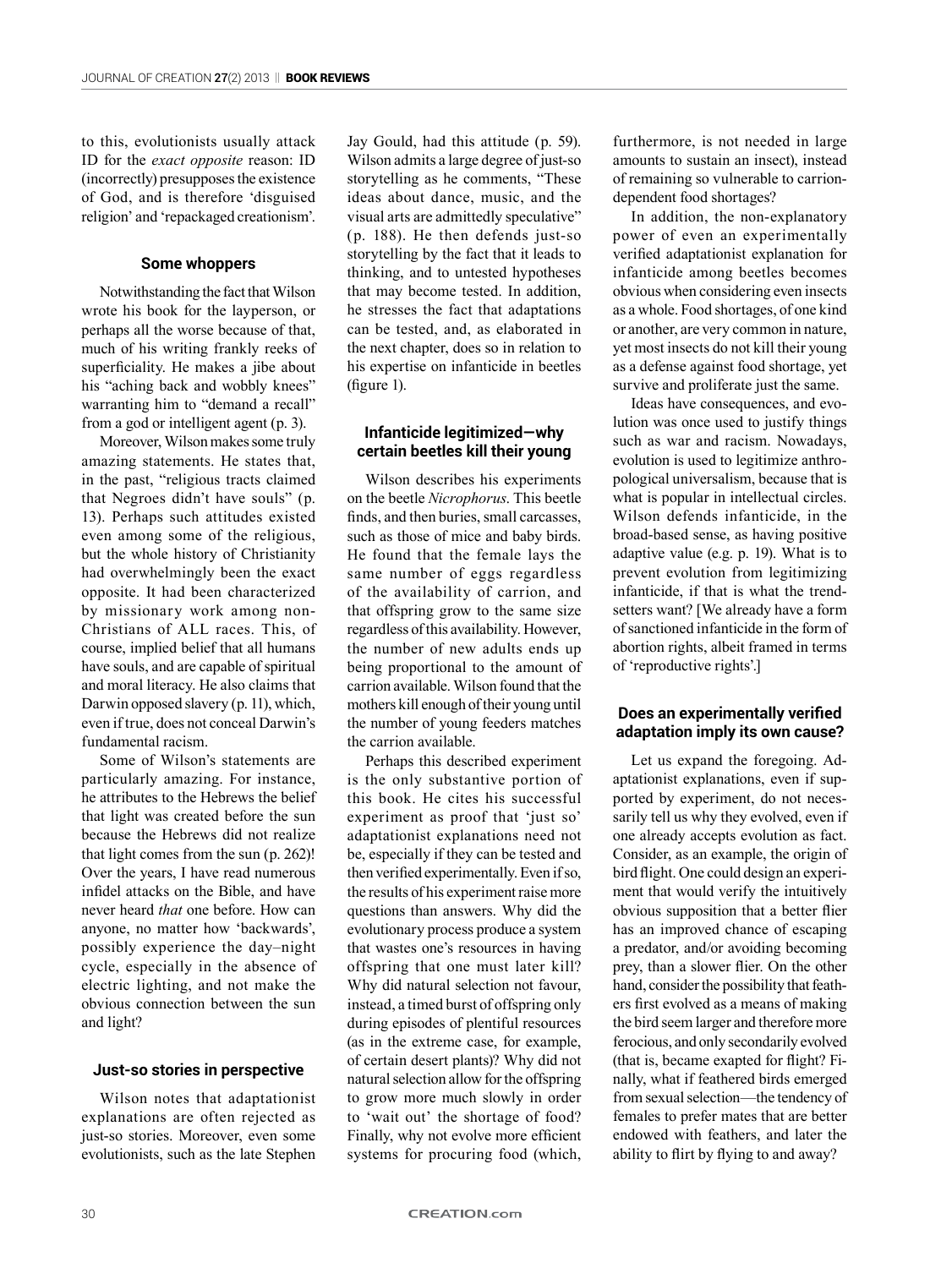

**Figure 1.** There is an astonishing variety of beetles in existence. Some of them engage in infanticide, as elaborated in the text.

Finally, if we rely on the fossil record to help answer these questions, this assumes that the appearance of a trait in the fossil record necessarily reflects its relative time of origin. In any event, if one relies on the fossil record to try to infer what led to the evolution of volancy in birds, it is then a tacit admission that adaptationist explanations, even if supported by an experiment that ostensibly removes the onus of 'just-so' stories, are still inadequate. Clearly, they, by themselves, do not suffice as evolutionary explanations for the origin of major traits among living things.

# **Adaptationist explanations do not explain the** *origins* **of these adaptations**

Most significant of all, Wilson tacitly admits that the operation of natural selection, in terms of adaptations, has limited relevance to the *origins* of these adaptations. He writes:

"By contrast, consider the challenge of figuring out the ancestry of species in the great branching tree of life (phylogeny) that was dear to the heart of Steve Gould. This is a difficult job because the fossil record is incomplete and living species can be similar *either* because they share a common ancestor *or* because they have converged on the same traits despite being distantly related. For example, dung beetle species with horns on their snouts might be similar because

they share a common ancestor, or because they independently adapted to a nocturnal way of life. Advances in molecular biology have revolutionized our ability to resolve questions such as these. Sometimes the phylogenies based on older methods are confirmed by the new methods, but often they prove to be spectacularly wrong [emphasis in original]" (pp. 61–62).

From these statements, Wilson tacitly admits that adaptationist-oriented evolutionists, like him, must often fall back on molecular biology. This, itself, is a tacit admission that adaptationist explanations, by themselves, are inadequate. Furthermore, different lines of evidence in evolutionary thinking (adaptationist considerations, and molecular biology) are frequently in conflict. In addition, molecular biology has its own problems relative to inferred convergence, quite apart from the underlying assumption that similarities in molecular biology arose from evolution and not special creation.

## **Just-so evolutionary stories on sex and violence in urban areas**

Wilson wanders into the waters of sociology, bringing his evolutionary baggage with him. He brings up the commonality of teenage mothers in American inner cities, and this he attributes to the adaptationist tendency of wanting to live to see one's grandchildren, given the uncertainty of longterm survival in a violent environment. It is unclear how living to see one's grandchildren necessarily confers a selective advantage to the passing on of one's genes, although one can certainly come up with a just-so answer.

In addition, even though the violent death rate in the American inner city is higher than in other parts of the city, relatively few inner-city dwellers die young. In addition, Wilson ignores the fundamental fact that pregnancy among mothers who are teenagers, or even children, was once accepted and common in various human societies, and not only in those where the risk of death from violence was relatively common. Finally, correlation is not necessarily causation, and it is unclear if the emergence of a more secure long lifespan and delayed tendency of pregnancy exist in a cause–effect relationship.

Wilson observes that young males in the American inner city are prone to kill even at the slightest perceived insult, which would seem to be very maladaptive. He suggests that it is, instead, quite adaptive, because, owing to the paucity of opportunities of selfadvancement in the inner city, a male's status is the only thing that he has going for him. This he must guard very jealously. Wilson also suggests that, contrariwise, in a benign environment, the male is not in a position where he is forced to defend his status at all costs, and so violence and homicide would be maladaptive (p. 97).

Again, Wilson's evolutionary storytelling flies in the face of elementary facts. Dueling, for example, was once generally accepted, and not only among members of disadvantaged classes or peoples. It certainly occurred among members of the upper classes, where there were numerous and varied opportunities for the achievement and persistence of a male's status—ones hardly threatened by a perceived or actual verbal slight.

# **Adaptationist implications of being Scotch–Irish [sic]**

Some of Wilson's ideas make for strange reading. Can even the traits of a nationality be reduced to evolutionary adaptations? Wilson goes as far as resurrecting ways of thinking that were once relatively common, but are now frowned upon as being flirtatious with racism, or at least in conflict with the prevailing liberal notion that behavioural differences between peoples (and, in extreme, even differences in gender) are primarily caused by the environment.